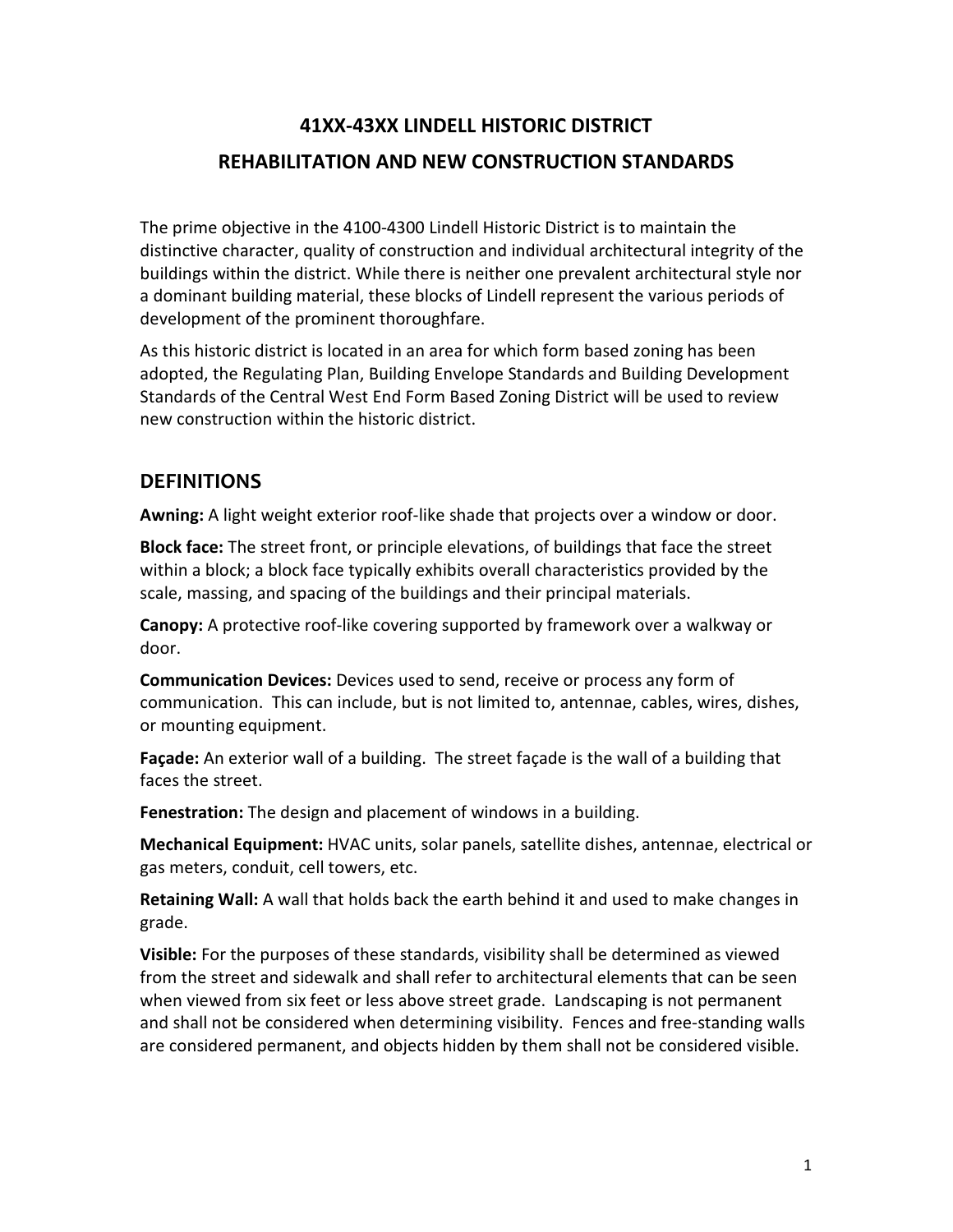## **EXISTING RESIDENTIAL BUILDINGS**

These standards shall be used for the review of proposed alterations to existing buildings.

### A. ADDITIONS

Additions to existing buildings shall be secondary in scale and architectural presence to the main building, and shall be compatible in height, roof shape, and materials.

### B. MAINTAINING ARCHITECTURAL CHARACTER

The removal of character-defining architectural elements is prohibited. No elements shall be added that would alter the original design and style of a building.

### C. EXTERIOR MATERIALS

All new building materials shall be compatible in type and texture with the dominant materials of the existing building, which are likely to be brick masonry, stone masonry and stucco. Terra cotta and wood may be appropriate to use for trim and architectural features. Artificial masonry, such as "Permastone" and an Exterior Insulation and Finishing System (EIFS), is not permitted.

### D. ARCHITECTURAL ELEMENTS AND DETAILS

Architectural elements and details on façades facing the street and portions of other visible façades of existing buildings shall be maintained in a similar size, profile and material. Replacement windows and doors shall fit existing openings and be of similar size and profiles as existing units. Windows may be wood or aluminum. The fenestration pattern of the façade will not be altered by the blocking of windows or the creation of new window openings. Doors will be wood. Canvas awnings may be installed where appropriate.

#### E. ROOF MATERIALS

Roof materials shall be slate, tile, copper or asphalt shingles where the roof is visible from the street. Brightly colored asphalt shingles are not allowed.

#### F. WALLS, FENCES AND ENCLOSURES

Walls, retaining walls and fences shall be brick, stone or stucco, wood, wrought iron or evergreen hedge when visible from the street, as is consistent with existing dominant materials. No side yard fence shall be over six feet in height.

### G. LANDSCAPE PAVING AND CURB CUTS

If there is a predominance of particular types or qualities of landscape paving, any new paving shall be compatible in color and material in order to provide continuity. Asphalt is not an acceptable material for use in pedestrian areas. Where curb cuts and driveways did not historically exist, new ones shall not be introduced. Curb cuts for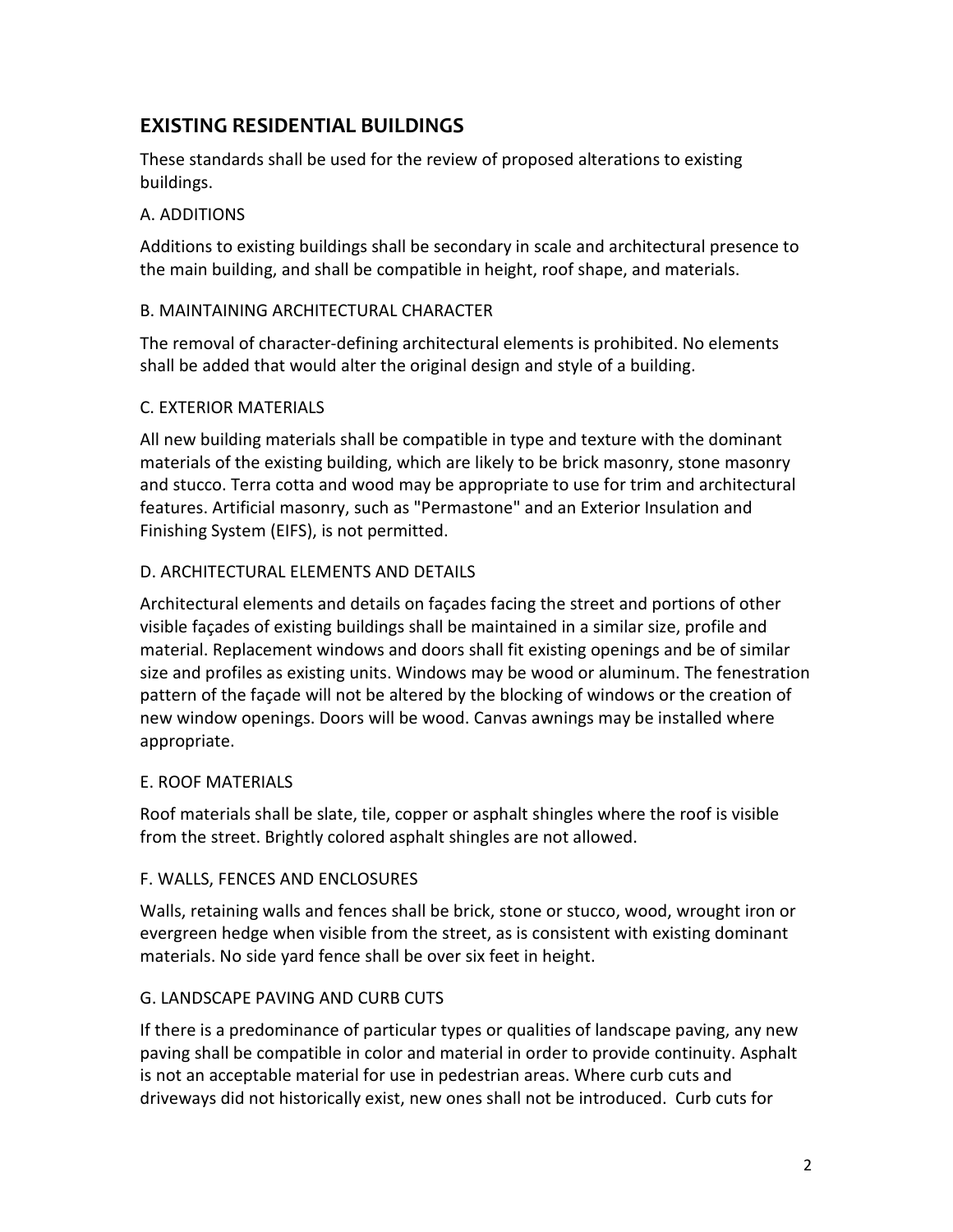pedestrians at street intersections, mid-block crossings, passenger drop-off and loading zones, and similar locations shall be allowed.

### H. MODERN ELEMENTS

All communication devices, mechanical equipment, and solar panel installations shall be placed so as to be not visible, or if that is not possible, minimally visible.

### I. SIGNS

When residential buildings are used for commercial purposes, the standards for commercial signs in the following section shall be used.

## J. MODIFICATIONS FOR ACCESSIBILITY

The guidance above shall not prohibit the installation of a handrail or ramp that provides accessibility to people with disabilities. A discreet ramp to the main entrance may be constructed, but only in a manner that minimizes its impact on the historic building. The ramp shall not dominate the front of the building and shall not obscure character-defining architectural features. No historic fabric from the entrance steps, stoop or porch shall be removed or significantly impacted by the construction of a ramp. The use of traditional landscape elements that incorporate a ramp or shield it from view is encouraged.

## **EXISTING COMMERCIAL BUILDINGS**

## A. ADDITIONS

Additions to existing buildings shall be secondary in scale and architectural presence to the main building, and shall be compatible in height, roof shape, and materials.

## B. MAINTAINING ARCHITECTURAL CHARACTER

The removal of character-defining architectural elements is prohibited. No elements shall be added that would alter the original design and style of a building.

## C. EXTERIOR MATERIALS

All new building materials shall be compatible in type and texture with the dominant materials of the existing building, which are likely to be brick masonry, stone masonry and stucco. Terra cotta and wood may be appropriate to use for trim and architectural features. Artificial masonry, such as "Permastone" and an Exterior Insulation and Finishing System (EIFS), is not permitted.

## D. ARCHITECTURAL ELEMENTS AND DETAILS

Architectural elements and details on façades facing the street and portions of other visible façades of existing buildings shall be maintained in a similar size, profile and material. Replacement windows and doors shall fit existing openings and be of similar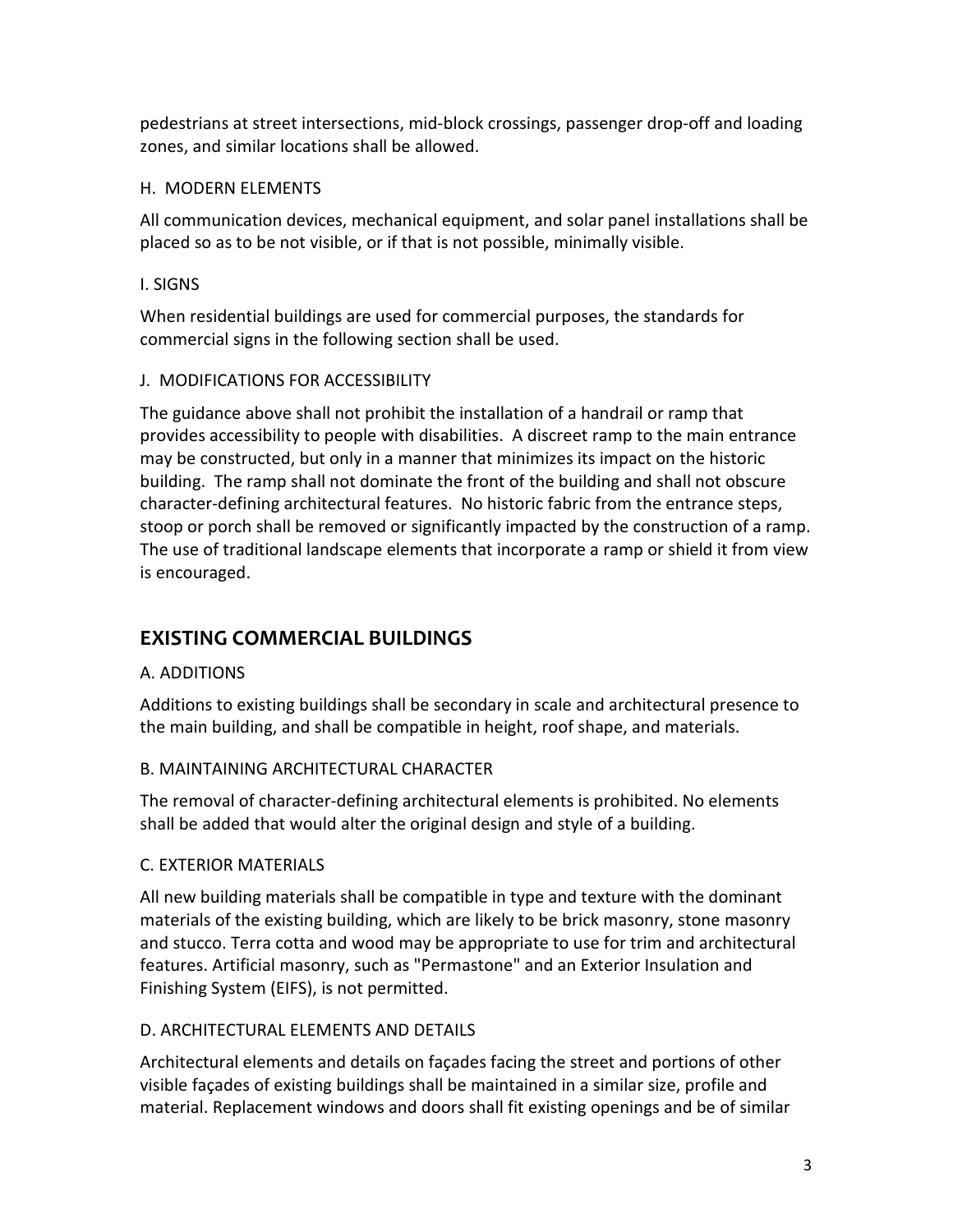size and profiles as existing units. Windows may be wood or aluminum. The fenestration pattern of the façade will not be altered by the blocking of windows or the creation of new window openings. Doors will be wood or metal. Canvas awnings may be installed where appropriate, but cannot conceal a flat canopy.

### E. ROOF MATERIALS

Roof materials shall be slate, tile, copper or asphalt shingles where the roof is visible from the street. Brightly colored asphalt shingles are not allowed.

### F. WALLS, FENCES AND ENCLOSURES

Walls, retaining walls and fences shall be of brick, stone, concrete or stucco, wood, wrought iron or evergreen hedge when visible from the street, as is consistent with existing dominant materials. No side yard fence shall be over six feet in height.

### G. PARKING AND CURB CUTS

All additional off-street parking shall be located behind or to the side of commercial buildings. Where visible from the street, screening with visually opaque landscaping or a masonry or poured concrete wall with masonry veneer or other appropriate finish is required.

Where curb cuts and driveways did not historically exist, new ones shall not be introduced. Curb cuts for pedestrians at street intersections, mid-block crossings, passenger drop-off and loading zones, and similar locations shall be allowed.

### H. PAVING MATERIALS

New paving shall be natural-colored concrete or concrete tinted to match existing paving. Asphalt paving is not allowed on any area for pedestrian use, exclusively, and is acceptable on vehicular-use areas only.

### I. MODERN ELEMENTS

All communication devices, mechanical equipment and solar panel installations shall be placed so as to be minimally visible from the public areas of the district.

### J. MODIFICATIONS FOR ACCESSIBILITY

The guidance above shall not prohibit the installation of a handrail or ramp that provides accessibility to people with disabilities. A discreet ramp to the main entrance may be constructed, but only in a manner that minimizes its impact on the historic building. The ramp shall not dominate the front of the building and shall not obscure character-defining architectural features. No historic fabric from the entrance steps, stoop or porch shall be removed or significantly impacted by the construction of a ramp. The use of traditional landscape elements that incorporate a ramp or shields it from view is encouraged.